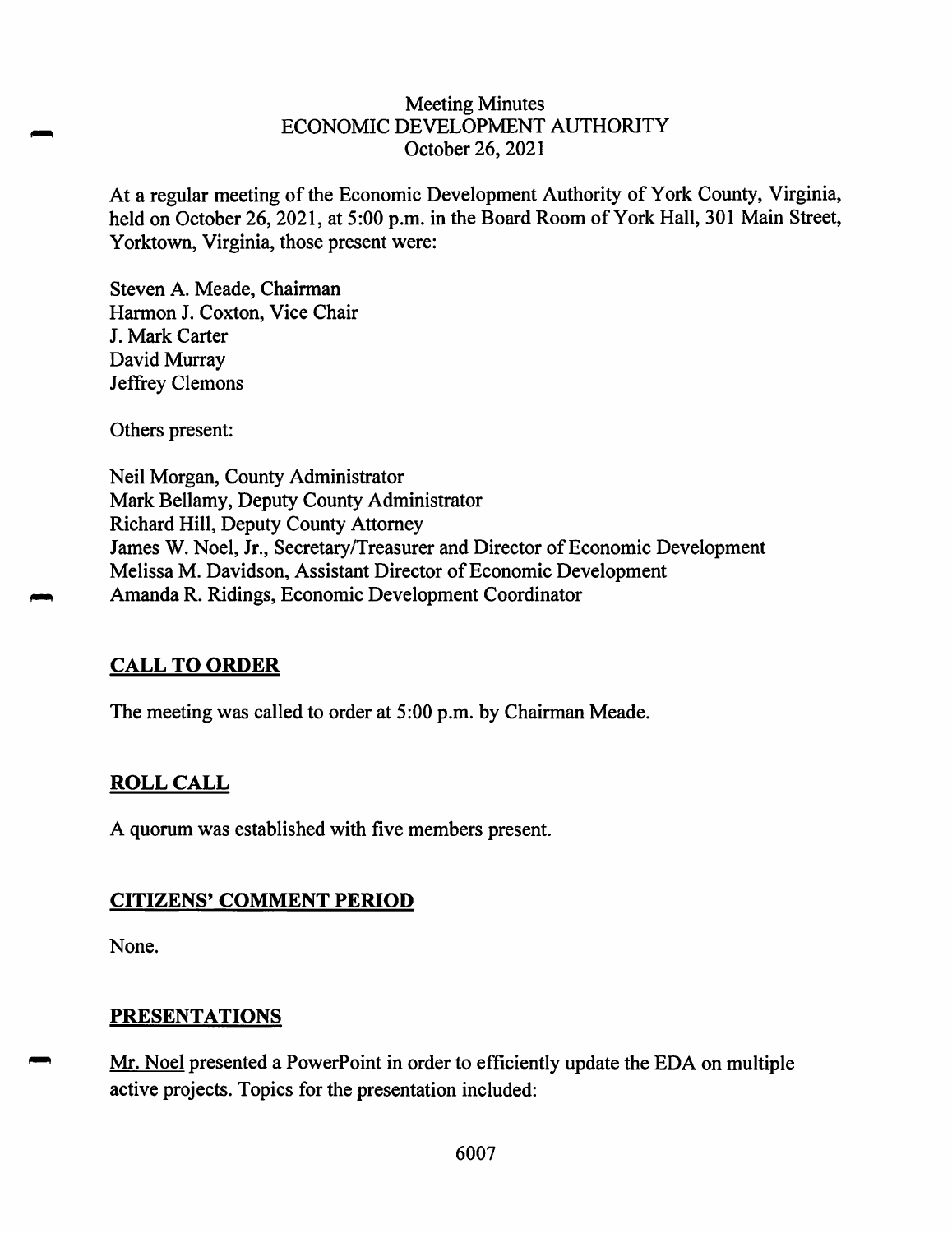- EDA Property Sales:
	- The Miller Group has cleared their site for a 20,000 square foot flex building.
	- Leebcor has a site plan approved for three 20,000 square foot buildings. They should be breaking ground in November on the first building.
	- The property sale in the York River Commerce Park to Mr. Spain has been stalled due to the Dominion representative, Mr. Johnson being very busy. Contact has been made and he should be getting a contract to him soon.
	- Smith-Jones, also known as Metal Works has finally closed on the two acre parcel in York Rover Commerce Park South.
	- The three year option agreement with Delorean Power has been executed for the twenty acres in Busch Industrial Park.
- General Economic Development Updates:
	- We are continuing to work with the Core of Engineers on the study to dredge the entrance channel to Seaford Scallop. VIMS wants to participate in the project and will help evaluate if we can have the dredged material deposited on the Goodwin Islands.
	- We had a kickoff meeting with Retail Strategies for our three year contract. The representatives were very knowledgeable and were visiting a lot of our retail sites while they were here. They are finalizing a marketing plan for us and will be presenting it to us by the end of the year.
	- Proposals are being accepted until the end of November for the acquisition of the Grafton Annex site (former Fire Station 1).
	- The old Ruby Tuesdays site on Victory Blvd will be turned into a new restaurant called Raising Cane's. This is a chain drive thru that features chicken fingers.
	- There was interest in putting a church that would incorporate some retail, restaurants and possibly a day care at in the old JC Penney building in the Marquis. The county approved the rezoning request, but the church has been unable to secure approval from the Marquis property owners.
	- Project Crypto, which is the proposed Data Center on the virtual building site in York Commerce Park, has not made any progress with securing any tenants.
- Detailed Project Updates:
	- Enteros has completed schematic plans for Riverwalk Restaurant. We should have initial pricing next week. The cost could be in the \$3. 8 million range to include furniture. After we get the final cost, Mr. Noel will work with Mr. Buffa on negotiations for the new lease. Mr. Noel presented renderings and explained the new design for the restaurant.
	- There was a delay in construction on the Beale's East project because they had to bring in a lot of select material and elevate the site. There were also significant delays in getting concrete deliveries. The footers are finally poured and the water meter is almost set. Everything should move quickly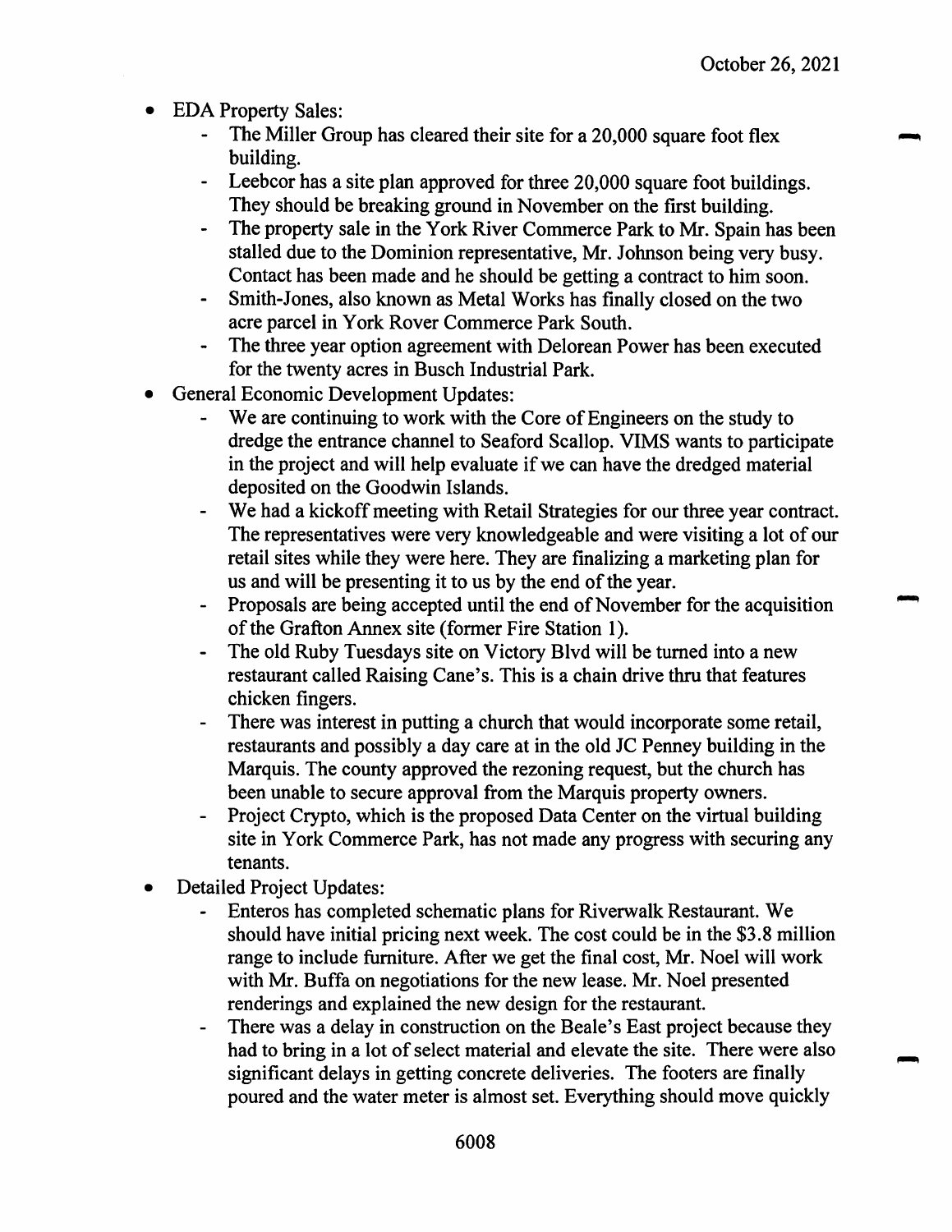after the water meter is set.

- The second Virginia Tourism Grant for The Edge District is wrapping up. Consociate Media implemented the grants for Dining on the Edge and tourism promotional items (rack cards).
- The real estate documents have been approved by all parties for the EVRIFA's acquisition of the "Fuel Farm" property and subsequent ground lease to CI Renewables for a 20MW solar facility. The solar facility will occupy roughly 180 acres of the 432 acre tract. The plan is to close on the property next month.
- Mrs. Davidson presented an update on the COVID-19 Recovery Assistance Grant. She reviewed the number of businesses receiving assistance and the grant award amounts from the three phases.

Mr. Noel continued the presentation.

- Looking to the Future:
	- Retail property repositioning for office and light industrial use and zoning ordinance adjustments to support this will be key commercial real estate issues moving forward. Home based businesses and teleworking are increasing and the quality of our community will position us well for this trend.
	- The decision has been made to shift from the Greater Williamsburg Partnership as our Regional Economic Development Organization, to the Hampton Roads Alliance. This will be effective on December 1, 2021.
	- Mr. Noel plans to retire from his position as Economic Development Director at the end of May 2022. Mrs. Davidson will be resigning from her the role of Assistant Director of Economic Development on December 3, 2021.

Mr. Morgan explained that they are pretty close to coming up with a plan of action in terms of organizational continuity for the Economic Development Department. He is hoping to be able to share the transition details at the next EDA meeting.

# **NEW BUSINESS**

# REMOTE PARTICIPATION POLICY

Mr. Noel reported that state law requires organizations like the EDA to adopt a policy allowing remote meeting participation under specific conditions. There will still have to be a quorum physically present, and there are a few technical requirements that must be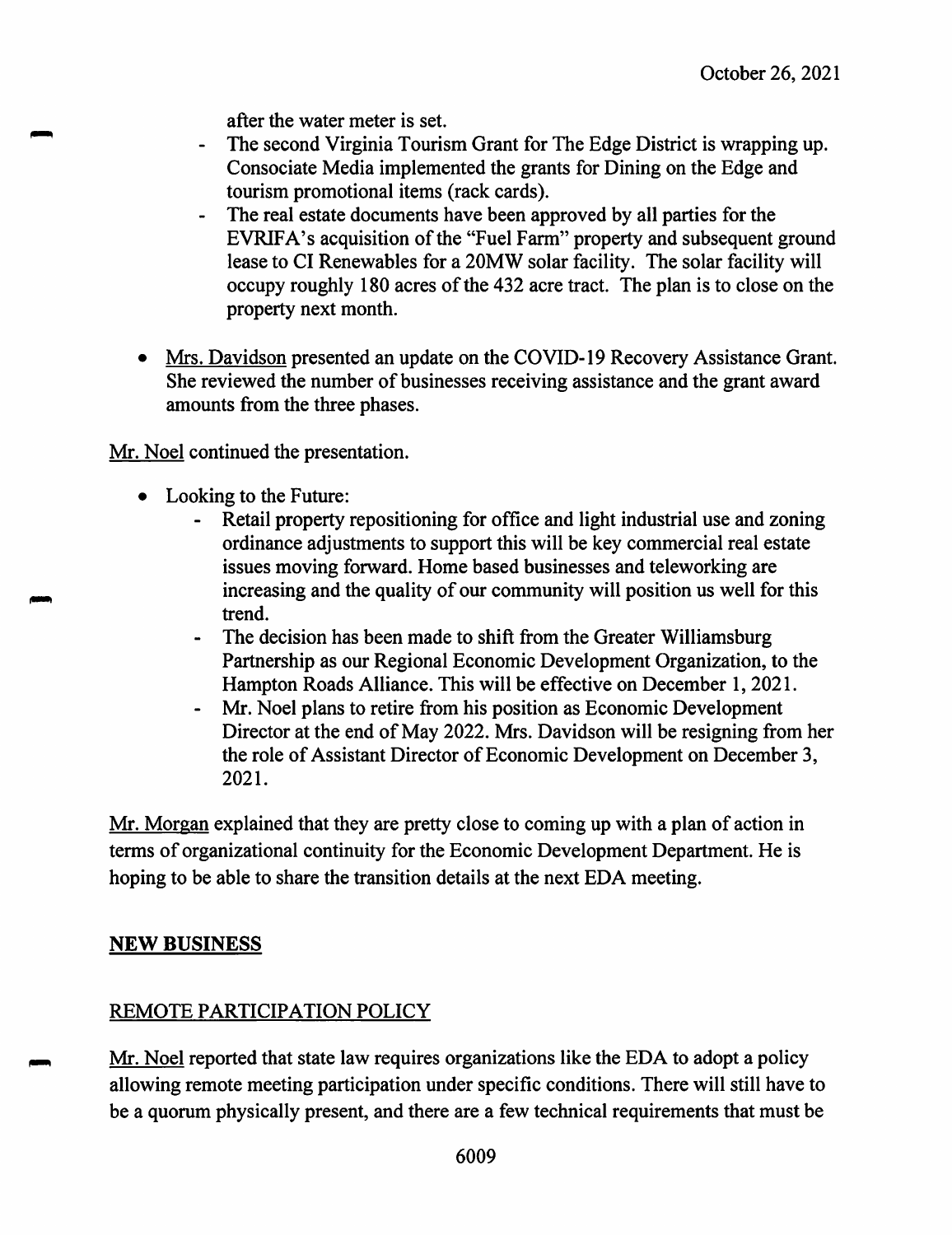met. Mr. Barnett drafted the resolution for the EDA members to adopt.

Mr. Coxton motioned to approve the Remote Participation Policy.

Mr. Clemons seconded the motion.

On roll call the vote was:

Yea: (5) Carter, Coxton, Clemons, Murray, Meade Nay: (0)

#### BUCK STAYS HERE - BUSINESS BOOST

Mr. Noel reported that The Greater Williamsburg Chamber of Commerce is requesting a \$5,000 contribution to support a gift card buy down initiative. The idea is to buy \$50 VISA gift cards and sell them for \$25. They will be usable at almost any establishment in the area. The gift cards will be available for purchase at a different location each week and the sale events will be promoted on the radio and internet. Many of our tourist related retailers and restaurants are still struggling and this program should give them a financial boost. Funding for this effort is available in the Capital Fund.

Mr. Carter motioned to approve a contribution of \$5,000 from the EDA's capital fund for the Buck Stays Here initiative.

Mr. Murray seconded the motion.

On roll call the vote was:

Yea: (5) Coxton, Clemons, Murray, Carter, Meade Nay: (0)

#### ARCHITECTURAL SERVICES CONTRACT FEE MODIFICATION

Mr. Noel explained that the EDA approved the architectural services contract for the restaurant renovation and remodel at the June meeting. Subsequent to that approval he met with the architect's team and Mr. Buffa to review the scope of work in detail. One item that was listed as an option was adding a new kitchen hood. The architectural work associated with adding a new kitchen hood was \$31,195. It was determined at the scope ofwork meeting that the new kitchen hood for the new cook line needs to be included. This requires an increase in the approved contract of \$31,195, plus \$161 in miscellaneous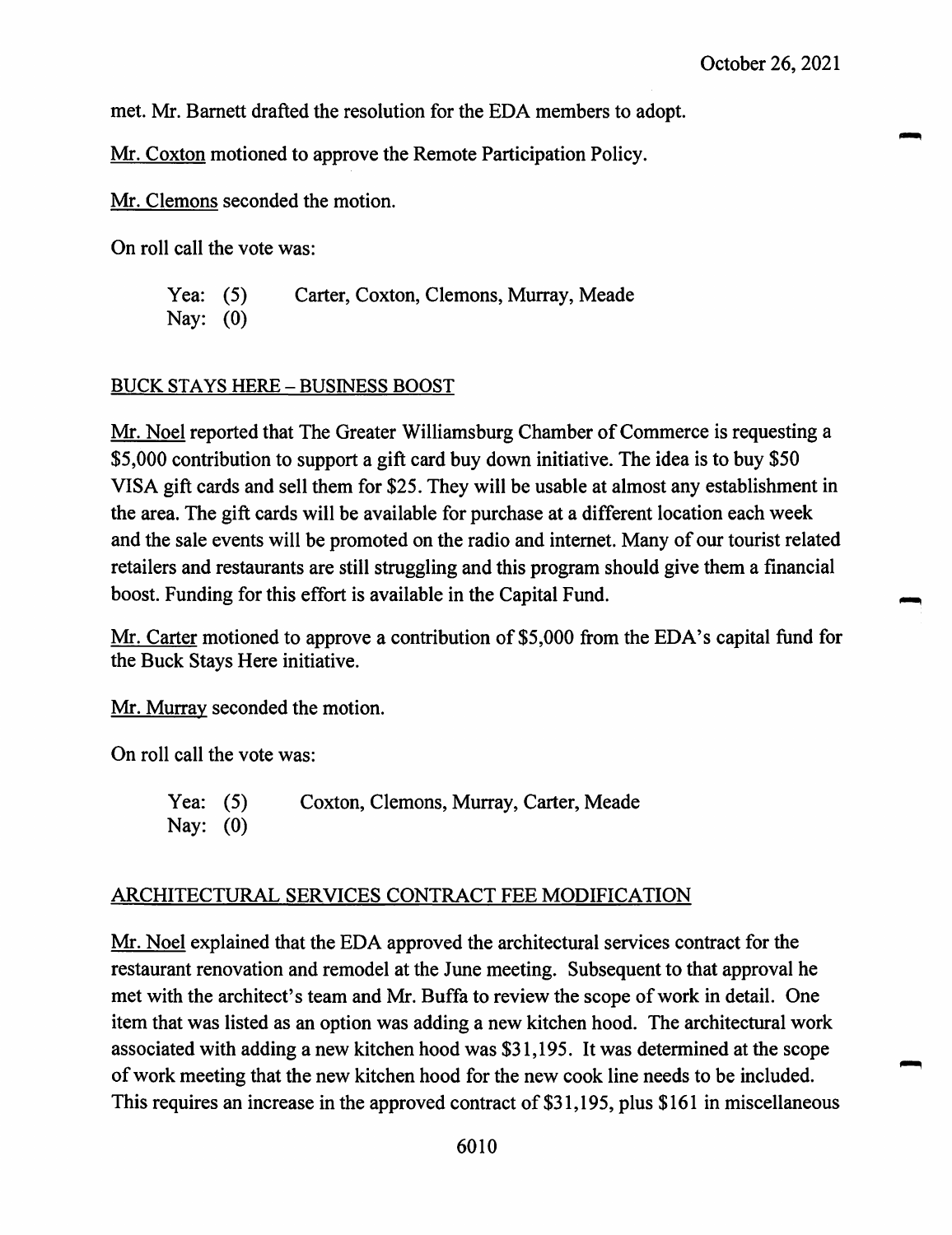expenses. Therefore, the EDA would need to approve an increase to the total contract amount from \$271,515 to \$302,871.

Mr. Coxton asked if Mr. Noel thought that this will be the last time they come back requesting a supplement.

Mr. Noel stated that the contract does not contain any more cost options and he does not anticipate any other changes.

Mr. Clemons motioned to approve the increase to the architectural services contract of \$31,195, plus \$161 in miscellaneous expenses from the EDA's capital fund.

Mr. Carter seconded the motion.

On roll call the vote was:

| Yea: $(5)$ | Clemons, Murray, Carter, Coxton, Meade |
|------------|----------------------------------------|
| Nay: $(0)$ |                                        |

## **OLD BUSINESS**

## SUB-COMMITTEE ASSIGNMENTS

Mr. Noel stated that at the last meeting we discussed filling various committee assignments that are currently vacant. Mr. Clemons volunteered to fill the YCSD Business Advisory Council vacancy. Mr. Murray offered to serve on the Riverwalk Landing Committee.

## **FINANCIAL REPORTS**

The Chairman duly noted the receipt of the July 2021, August 2021, and September 2021 financial reports.

## **APPROVAL OF MINUTES**

The minutes of the August 24, 2021, meeting of the Economic Development Authority of York County were approved, as amended with the correction of Mr. Hill's name, by vote as follows:

Yea: (5) Carter, Coxton, Clemons, Murray, Meade Nay: (0)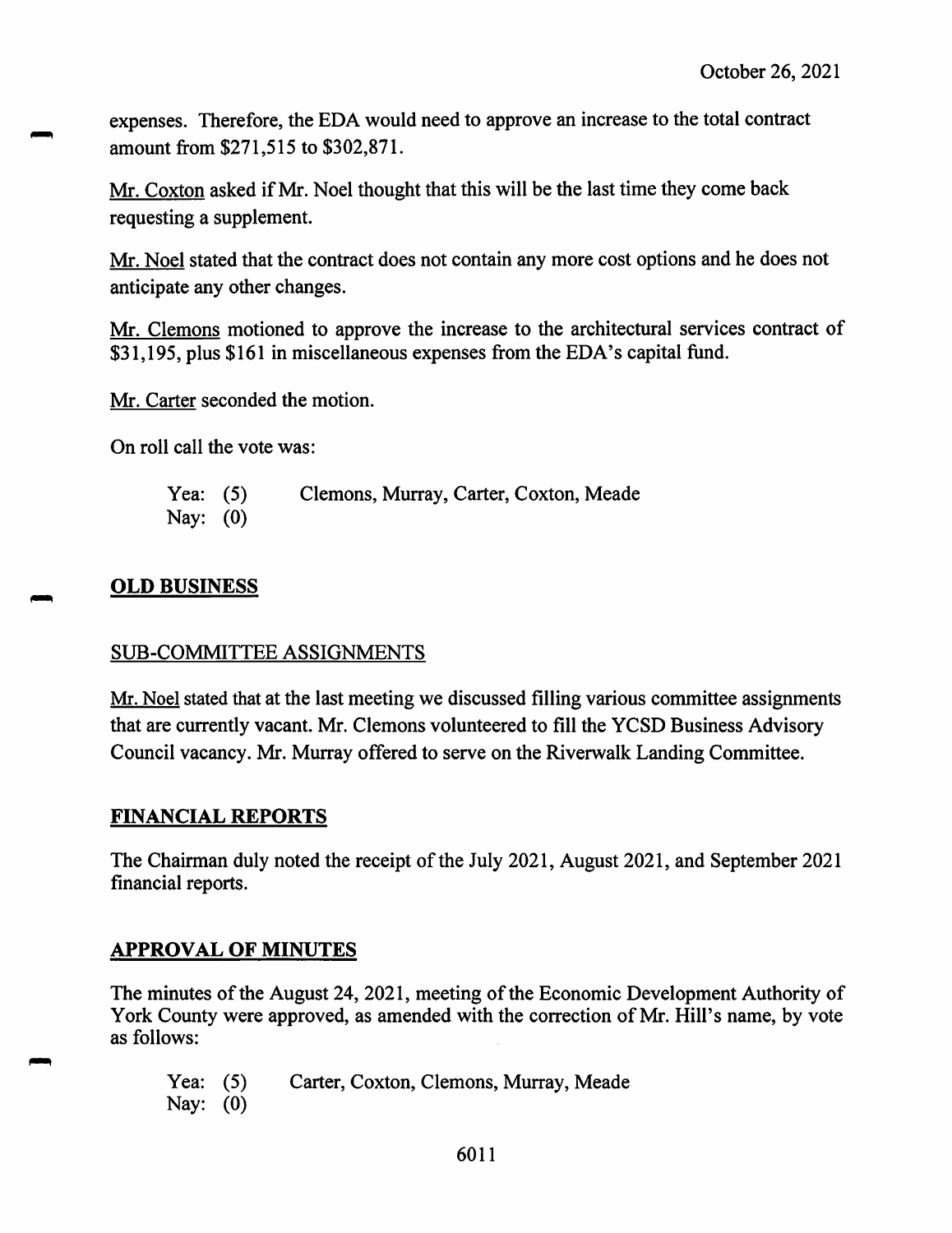## **CLOSED MEETING**

The Chairman noted it was in his judgment appropriate for the Authority to enter into closed meeting as authorized by the Freedom of Information Act for the purpose of public property under Section 2.2-3711(A)(3).

Mr. Coxton moved that the Authority enter into a closed meeting for the aforesaid purpose and that the Authority deemed it necessary, as specified by the Virginia Freedom of Information Act, that non-members Neil Morgan, Richard Hill, Jim Noel, Melissa Davidson, and Amanda Ridings be present during the closed meeting.

Mr. Murray seconded the motion.

On roll call the vote was:

| Yea: | (5) | Carter, Coxton, Clemons, Murray, Meade |
|------|-----|----------------------------------------|
| Nay: | (0) |                                        |

The Authority entered into closed meeting at 6:00 p.m.

## **RETURN FROM CLOSED MEETING**

The Authority returned to open meeting at 6:28 p.m.

## **ROLL CALL VOTE CERTIFYING COMPLIANCE WITH SECTION 2.2-3711.1 OF THE CODE OF VIRGINIA**

Mr. Meade moved that, to the best of each member's knowledge, only public business matters lawfully exempted from the open meeting requirements specified under the Virginia Freedom of Information Act were discussed in closed meeting, and that only such public business matters related to public property under Section 2.2-3711(A)(3) were discussed during closed meeting.

The Chairman stated if any member of the Authority believed that there was a departure from the requirements of the Virginia Freedom of Information Act, that the member was required by law to state his objection prior to the vote, indicating the substance of the departure that in his judgment had taken place. No such objection being raised, the roll call was as follows:

Yea: (5) Coxton, Clemons, Murray, Carter, Meade Nay: (0)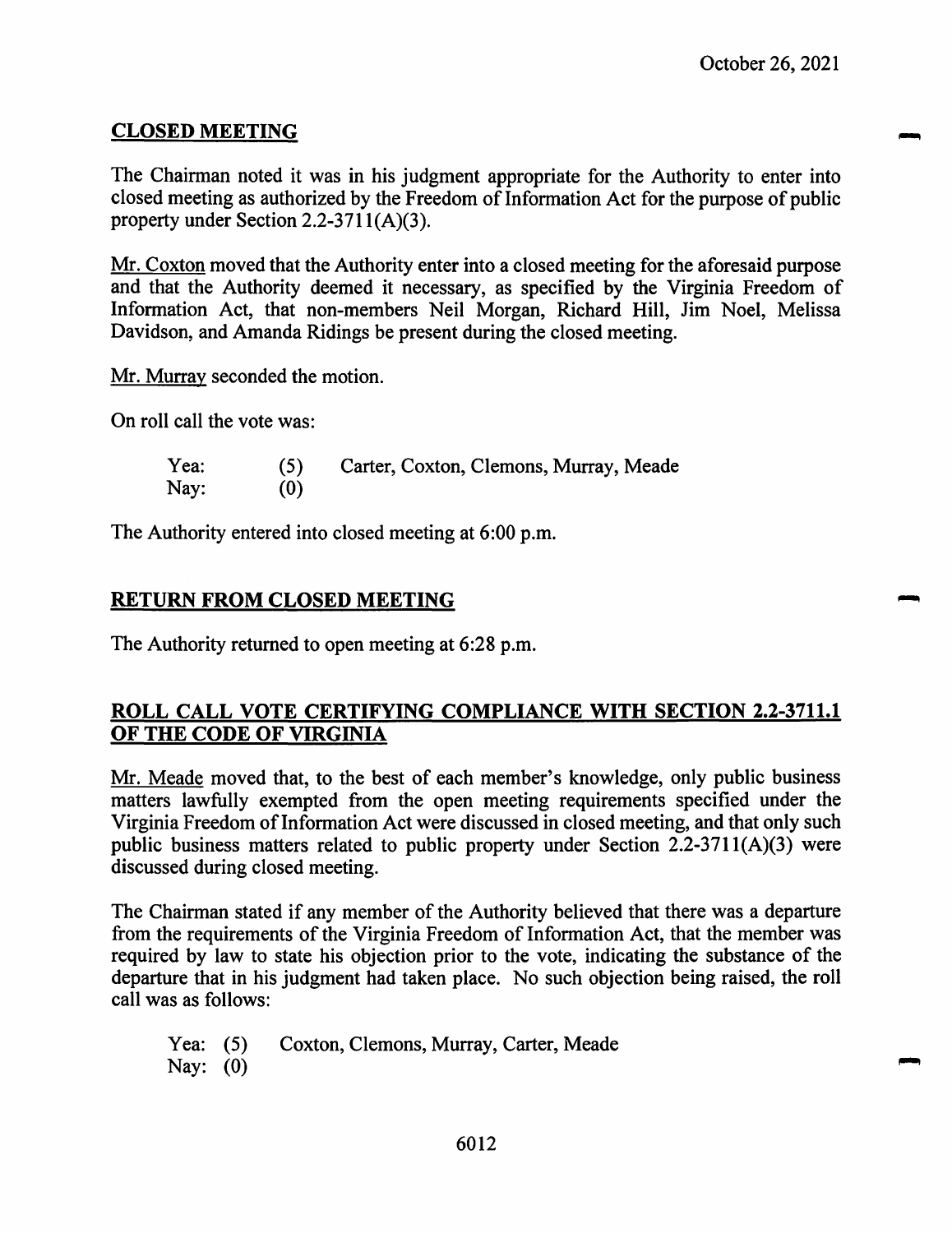## **NEW MATTERS**

None.

## **COUNTY ADMINISTRATOR COMMENTS**

Mr. Morgan explained how he will be proposing to use the \$13.6 million in ARPA funds awarded to York County. This amount is significantly less than what neighboring cities will receive. The board has approved \$1.5 million to build a dark fiber ring that will connect five county buildings in the north end of the county. This will be a substantial upgrade of our internet capacity over time and save us a great deal of money. He reported that the board also approved a bonus of \$3,000 for all public safety personnel and \$1,500 for all other employees below the level of departmental director. Most of the remaining funds will be routed through the capital improvement plan (CIP) budget process, which will give citizens and the board an opportunity to comment on it. He plans to propose that \$3 million be used for school CIP projects and \$2 million be set aside for the Riverwalk Restaurant renovation. He also suggested putting funds towards improving several recreational facilities.

Mr. Morgan stated that there is a plan to move forward with the construction of a sports tourism facility with the City of Williamsburg and James City County. A resolution supporting this project and forming a regional sports authority, will go to the Board of Supervisors at the November 16th meeting. The three local governments would be voting members of the authority and would oversee the design and construction of an indoor sports tourism facility. The location would be where the Colonial Williamsburg Visitors Center is currently located. The first step would be to create the Sports Tourism Authority and then there would need to be decisions on detailed facility design and the procurement of design and construction services. The City of Williamsburg would be absorbing the capital costs and the counties would be assisting with the operating expenses.

## **DEPUTY COUNTY ADMINISTRATOR COMMENTS**

None.

## **DIRECTOR OF ECONOMIC DEVELOPMENT COMMENTS**

Mr. Noel commented on what an amazing colleague Mrs. Davidson has been the last 17 years. She has been a champion for home based businesses and strong supporter of our existing businesses. Her contributions to the Office of Economic Development have been deep and wide, and she has significantly improved our local business environment.